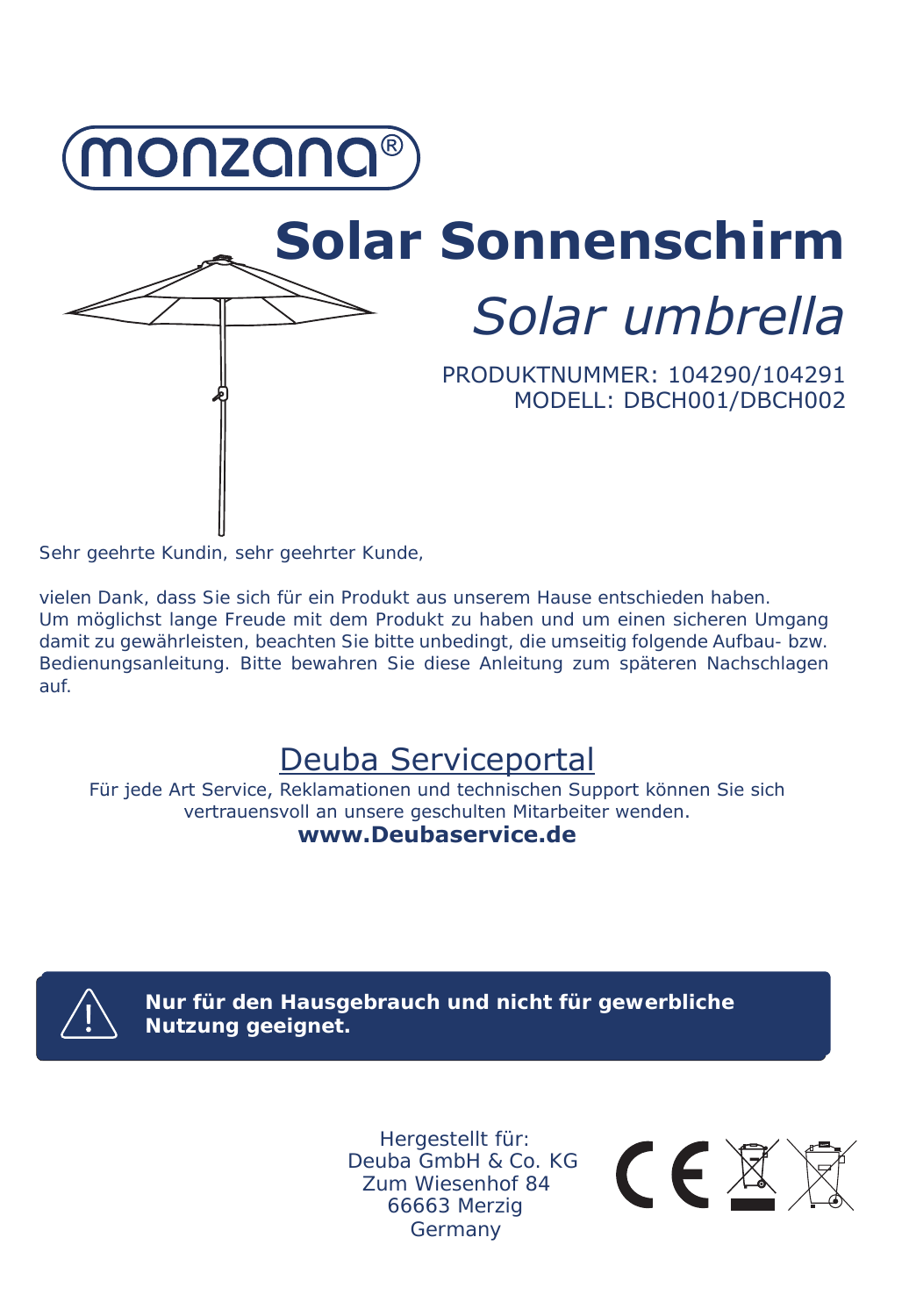# **ANLEITUNG**

ACHTUNG! Beachten Sie die Sicherheitshinweise und Aufbauanweisungen, um das Risiko von Verletzungen oder Beschädigungen am Produkt zu vermeiden.

Nur für den Hausgebrauch und nicht für gewerbliche Nutzung geeignet!

Wichtig: Lesen Sie die Anleitung vollständig und gründlich durch. Bewahren Sie diese Anleitung zum späteren Nachschlagen auf. Sollten Sie eines Tages das Produkt weitergeben, achten Sie darauf, auch diese Anleitung weiterzugeben.

Halten Sie kleine Teile außerhalb der Reichweite von Kindern. Achten Sie auch insbesondere beim Auspacken darauf Plastiktüten und anderes Verpackungsmaterial von Kindern fernzuhalten! Erstickungsgefahr!

Prüfen Sie den Lieferumfang auf Vollständigkeit. Spätere Reklamationen können nicht akzeptiert werden.

Prüfen Sie alle Elemente und Teile auf Schäden. Trotz sorgfältiger Kontrollen kann es passieren, dass auch die beste Ware auf dem Transportweg Schaden nimmt. Bauen Sie in solch einem Fall Ihr Produkt nicht auf. Defekte Teile können Gefahren und Gesundheitsschäden nach sich ziehen.

Nehmen Sie niemals Änderungen am Produkt vor! Durch Änderungen erlischt die Garantie und das Produkt kann unsicher bzw. schlimmstenfalls sogar gefährlich werden.

Verwenden Sie zur Reinigung einen Schwamm und warmes Seifenwasser. Verwenden Sie keine lösungsmittelhaltigen Reiniger oder Waschmittel, z.B. Bleichmittel können das Produkt beschädigen.

## **Sicherheitshinweise**

• Halten Sie während des Aufbaus Kinder und Haustiere fern.

• Brandgefahr! Machen Sie kein Feuer unter oder in der Nähe des Sonnenschirms.

• Benutzen Sie den Sonnenschirm nicht im Falle von starkem Wind oder Regen! Wenn starker Wind, Regen oder Schneefall erwartet wird, müssen Sie den Sonnenschirm abbauen. Bruchgefahr!

• Für den sicheren Gebrauch wird ein geeigneter Schirmständer (nicht im Lieferumfang enthalten) benötigt.

• Führen Sie speziell zu Saisonbeginn und im Abstand von 1-2 Monaten der Nutzung angemessen, regelmäßige Kontrollen durch. Prüfen Sie insbesondere Gelenke und Verbindungsteile.

• Verletzungsgefahr! Einen defekten Schirm nicht mehr verwenden.

Hinweis:

Dieser Sonnenschirm ist in erster Linie als Sonnenschutz und nicht als Regen- oder Windschutz gedacht.

# **Aufbau**

Schirm öffnen:

• Die Streben-Enden vorsichtig etwas nach außen ziehen und den Schirm durch Drehen der Kurbel im Uhrzeigersinn vollständig öffnen.

• Achten Sie dabei darauf, dass sich der Schirm frei öffnen kann (Hauswand, Baum, Tisch, usw.). Schirm schließen:

• Durch Drehen der Kurbel entgegen dem Uhrzeigersinn vollständig schließen.

• Achten Sie darauf, dass die Bespannung nicht zwischen den Streben und dem Stock eingeklemmt wird.

# **Pflegehinweise und Lagerung**

• Losen Schmutz oder Staub mit einer weichen Bürste entfernen.

• Verwenden Sie niemals lösungsmittelhaltige Reinigungsmittel, da diese den Stoff bleichen können und das Gewebe beschädigen. Bitte verwenden Sie auch keine alkalischen oder sauren Reinigungsmittel oder Dampfstrahler zur Reinigung des Sonnenschirms.

• Lagern Sie Ihren Sonnenschirm an einem trockenen und gut belüfteten Ort, um Schimmelbildung und Stockflecken zu vermeiden. Vermeiden Sie im Fall von Regen die Bildung von Wassersäcken, um Materialschäden zu vermeiden.

• Klappen Sie den Schirm im Fall von Regen zusammen und lagern Sie ihn an einem trockenen Ort.

# **INSTRUCTIONS**

ATTENTION! Observe the safety and assembly instructions in order to avoid the risk of injury or damaging the product.

Only for domestic use and not for commercial use!

Important: Read these instructions carefully and thoroughly. Keep these instructions to read through at a later date. If you give the product to anyone else at some point in the future, please ensure you also pass on this manual.

Keep small parts out of the reach of children. Pay attention especially when unpacking it. Keep plastic bags and other packaging away from children reach. Danger of Suffocation!

Check all elements and parts for damages. Despite careful checks since may happen that even the best product takes damage during the transport. In this case, do not build up of your product. Defective parts can endanger your health.

Never modify the product! Changes will void the warranty and the product may be unsafe or even dangerous.

For cleaning use a sponge and warm soapy water. Do not use solvent based-cleaners or detergents for example Bleach those can damage the product.



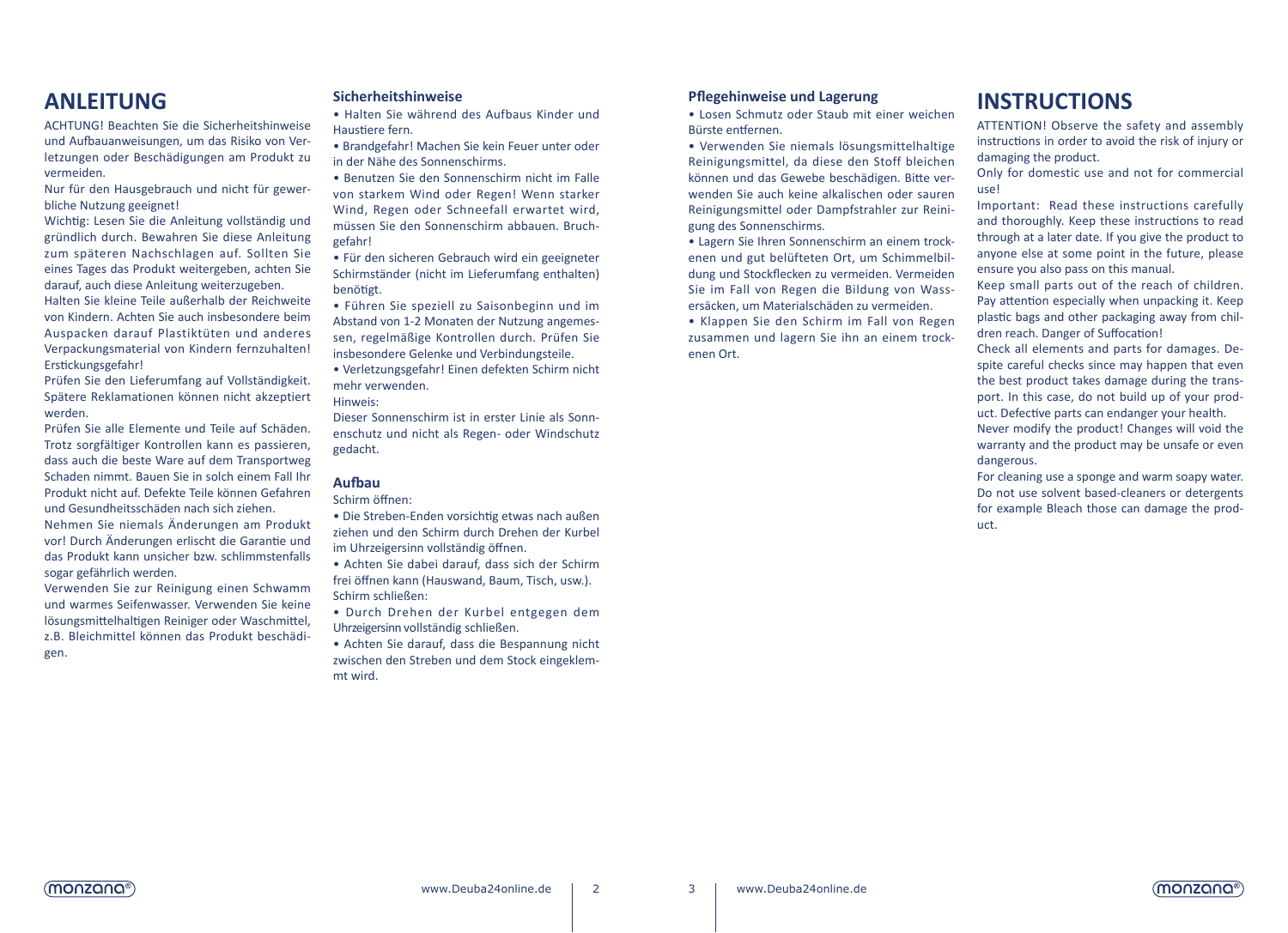# **Safety Instructions**

• Keep children and pets away when setting up the item.

• There's a fire risk! Do not light a fire under or near the parasol.

• Use a protective cover to protect the parasol from wind and bad weather. When the wind is blowing, make sure you put the parasol down. The parasol can become irreparably damaged if the wind turns it inside out like an umbrella. In addition, an open parasol is a great danger as the parasol's surface can catch the wind like a sail and topple it over. There's a risk of accidents. A falling umbrella can be dangerous and lead to personal injury and damage to property.

• To use the parasol safely, you should use a suitable stand (not included). There's danger of accidents occurring! A falling umbrella can be dangerous and lead to personal injury and property damage.

• Carry out appropriate, regular checks, especially at the start of the season and at intervals of 1-2 months during use. You should especially check joins and connecting parts.

• There's a risk of injury! Therefore, do not continue to use a broken parasol.

# Please note:

This parasol is only to be used as a sun shade and is not to protect you from rain or wind. I fit starts to rain of be windy, you must close the parasol immediately.

## **Assembly**

• First, find a suitable location as the parasol needs to be on firm ground. Otherwise it could fall over and cause damage. We advise against putting up the parasol on grass. At worst, the ground could be soft due to heavy rain and the parasol would sink and fall over.

• Opening the parasol:

Carefully pull out the ends of the parasol's struts and open the parasol fully by turning the crank handle clockwise.

Make sure that the parasol can open freely (away from walls, trees, tables, etc.).

• For hanging parasols: Be careful not to misplace the cotter pin in the top of the parasol.

• Closing the parasol: Turn the handle fully anti-clockwise.

Make sure that the cover is not trapped between the struts and the pole.

Open and close the parasol using the opening and closing mechanism on the parasol.

## **Care instructions and storage**

Tips:

• Remove loose dirt or dust with a soft brush. Never use solvent-based cleaners as they can bleach the fabric and cause damage. Please do not use any alkaline or acidic cleaning products or jets of steam jets to clean the parasol.

• Store your umbrella in a dry and well-ventilated place to avoid mould forming and staining. If it rains, try to prevent water from collecting on the parasol to prevent damage to the material.

• If it starts to rain, fold the parasol down and store it in a dry place.

If your parasol gets wet, please do not dry it in the sun but find a shady spot to open it out and allow it to dry. This will help to stop if from fading.

• When you are not using the parasol, please use an opaque cover for protection!

Warning: If the umbrella is stored away when damp, strut marks will be created. This is not a legitimate complaint. Therefore, only store dry parasols with a protective cover and only store dry umbrellas during the cold season.

# **ORIENTATION**

ATTENTION! Respectez les consignes de sécurité et de montage pour éviter tout risque de blessure ou d'endommagement du produit.

Pour usage privé uniquement et non commercial ! Important: Lisez ces instructions avec attention dans leur totalité. Gardez ces instructions afin de pouvoir les relire dans le futur. Si vous donnez ce produit à une autre personne, veuillez également faire passer cette notice.

Gardez les petites pièces hors de portée des enfants. Faites particulièrement attention au moment de déballer le produit. Gardez les sacs plastiques et autres emballages hors de portée des enfants. Danger de suffocation!

Assurez-vous que la livraison a été faite dans son intégralité. Des réclamations ultérieures ne pourront pas être prises en compte.

Vérifier toutes les parties et tous les éléments pour vérifier qu'ils n'ont subis aucun dommage. Malgré le soin apporté, il est possible que même le meilleur des produits ait été endommagé pendant le transport. Dans ce cas, ne montez pas le produit. Des pièces endommagées peuvent mettre votre santé en danger.

Ne modifiez jamais le produit ! Les modifications annulent la garantie et le produit pourrait être peu sûr, voir même dangereux.

Utilisez une éponge avec de l'eau chaude savonneuse pour l'entretien. N'utilisez pas de détergeants ou de produits a base de solvants, la javel peut par exemple endommager le produit.

# **Consignes de sécurité**

• Tenez à l'écart les enfants et animaux de compagnie pendant l'assemblage.

• Danger d'incendie! Ne faites pas de feu sous ou à proximité du parasol.

• Afin de protéger le parasol du vent et des intempéries, veuillez utiliser une housse de protection. Si le vent se lève, veuillez fermer le parasol. Le parasol peu être endommagé irréparablement si le vent le retourne comme un parapluie. En plus cela peut conduire à un risque sérieux, car la superficie du parasol prend le vent comme une voile et le parasol pourrait basculer. Risque d'accident. Un parasol renversant peu représenter un danger et entraîner des dommages personnels et matériels.

• Pour une utilisation sécurisée un porte-parasol approprié est nécessaire (non inclus à la livraison). Risque d'accident ! Un parasol renversant peut représenter un danger et entraîner des dommages personnels et matériels.

• Veuillez réaliser des contrôles réguliers notamment au début de la saison ainsi que tous les 1-2 mois pendant l'utilisation. Vérifiez en particulier les charnières et les pièces de liaison.

• Risque de blessures ! Ne plus utiliser un parasol défectueux.

Indication :

Ce parasol est pour une utilisation en tant que protection contre le soleil et non contre la pluie ou le vent. En cas de pluie ou de vent le parasol doit être impérativement fermé.

## **Assemblage**

• Cherchez un endroit approprié. Le parasol doit être positionné sur un sol ferme. Autrement il pourrait tomber et causer des dommages. Nous déconseillons de poser le parasol dans l'herbe, car dans le pire des cas le sol pourrait être ramolli par la pluie et le parasol pourrait s'affaisser et tomber.

(monzana®)

4 5

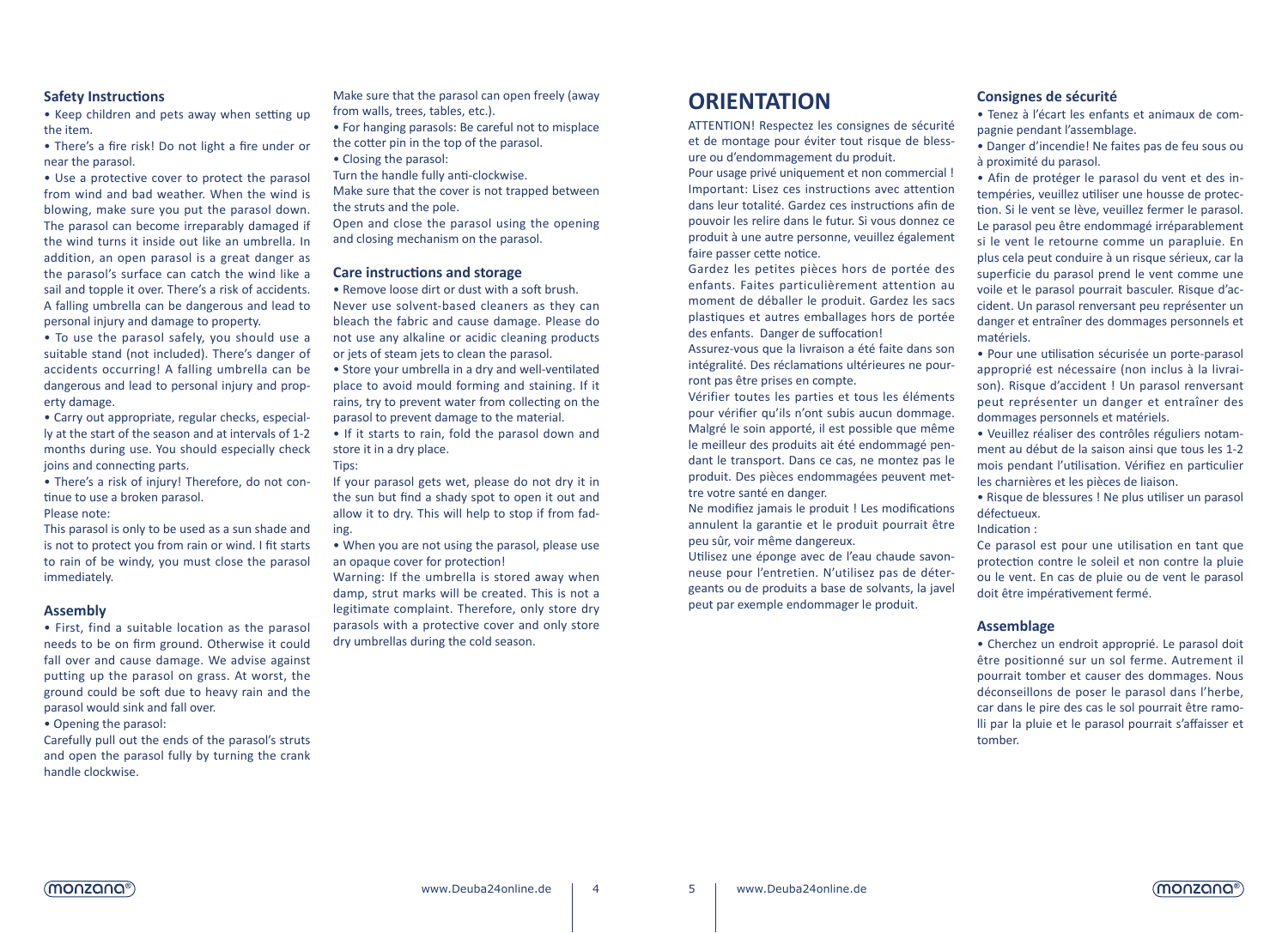#### • Ouvrir le parasol :

Tirer les bouts des entretoises vers l'extérieur et ouvrir complément le parasol en tournant la manivelle dans le sens de la montre. Veillez à ce que le parasol puisse s'ouvrir libre ment (Parois, arbres, table etc.).

• Uniquement pour parasol à mâts déportés : Veillez en particulier à ne pas incliner la goupille en haut dans la couronne du parasol.

• Fermer le parasol :

Fermer complètement en tournant la manivelle contre le sens de la montre.

Veillez à ce que l'entoilage ne soit pas coincée entre les entretoises et le mât.

Fermez et ouvrez le parasol avec le mécanisme d'ouverture et de fermeture qui se trouve sur le parasol.

# **Consignes de soin et stockage**

• Enlever les salissures légères et la poussière avec une brosse douce.

Ne pas utiliser de nettoyants à base de solvants, car ils pourraient blanchir et endommager le tissu. N'utilisez pas non plus de nettoyants al caïques ou acides ou un nettoyeur vapeur pour le nettoyage du parasol.

• Entreposer votre parasol dans un endroit sec et bien airé, afin d'éviter la formation de moisis sures et de piqûres d'humidité. Evitez en cas de pluie la formation des accumulations d'eau afin de prévenir des dommages au matériel.

• Pliez le parasol en cas de pluie et stockez-le dans un endroit sec.

Conseils :

Si votre parasol a été mouillé ne le laissez pas sécher au soleil mais dans l'ombre afin d'éviter un possible blanchiment !

• Si vous n'utilisez pas votre parasol, veuillez uti liser une housse opaque comme protection ! Attention : Si vous emballez le parasol en état hu mide des piqûres d'humidité vont se former. Ceci ne sera pas une réclamation justifiée. Pour cette raison n'entreposez uniquement des parasols secs munis d'une housse de protection pendant la saison froide.





6

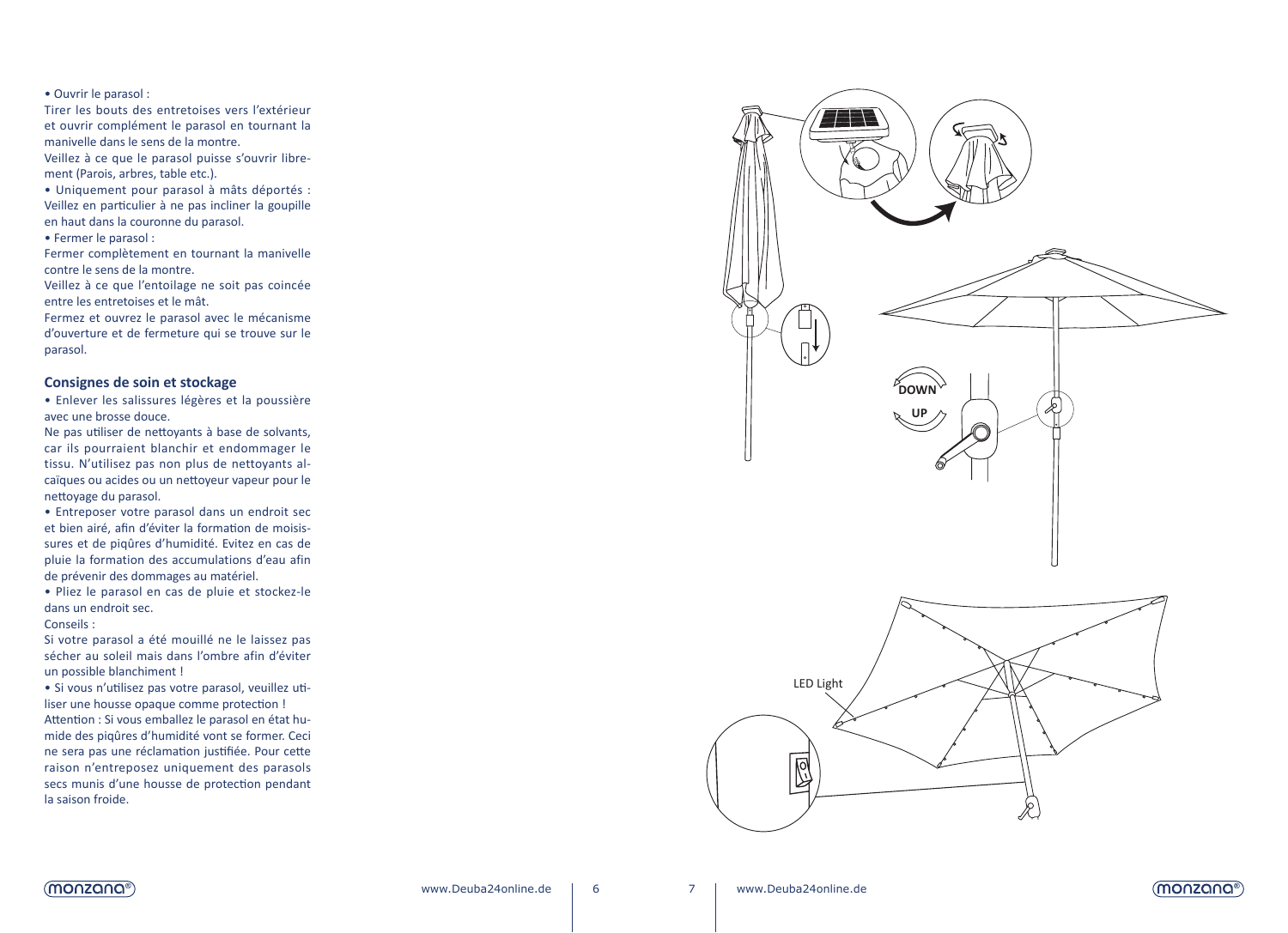## **Entsorgung:**

Am Ende der langen Lebensdauer Ihres Artikels führen Sie bitte die wertvollen Rohstoffe einer fachgerechten Entsorgung zu, so dass ein ordnungsgemäßes Recycling stattfinden kann. Sollten Sie sich nicht sicher sein, wie Sie am besten vorgehen, helfen die örtlichen Entsorgungsbetriebe oder Wertstoffhöfe gerne weiter.

## **Disposal:**

Once item end-of-life, please dispose valuable raw materials for a proper recycling. If you are not sure how to handle it in a correct way please contact your local disposal or recycling centers for advice.

## **Mise au rebut:**

À la fin de la longue durée de vie de votre article, veuillez mettre au rebut des matières recyclables afin de procéder au recyclage. Si vous n'êtes pas sûr des démarches à suivre, merci de contacter votre communauté d'agglomération ou déchetterie locaux.



This marking indicates that this product should not be disposed with other household wastes throughout the EU. To prevent possible harm to the environment or human health from uncontrolled waste disposal, recycle it responsibly to promote the sustainable reuse of material resources. To return your used device, please use the return and collection systems or contact the retailer where the product was purchased. They can take this product for environmental safe recycling.

Les symboles sur les produits, l'emballage et/ou les documents joints signifient que les produits électriques ou électroniques usagés ainsi que les piles ne doivent pas être mélangés avec les déchets domes ques habituels. Pour un traitement, une récupération et un recyclage appropriés des déchets d'équipements électriques et électroniques et des piles usagées, veuillez les déposer aux points de collecte prévus à cet effet, conformément à la réglementa on nationale et aux Directives Européennes. En vous débarrassant correctement des déchets d'équipements électriques et électroniques et des piles usagées, vous contribuerez à la sauvegarde de précieuses ressources et à la préven on de potentiels effets négatifs sur la santé humaine qui pourraient advenir lors d'un traitement inapproprié des déchets. Pour plus d'informa ons à propos de la collecte et du recyclage des déchets d'équipements électriques et électroniques et des piles usagées, veuillez contacter votre municipalité, votre service de traitement des déchets ou le point de vente où vous avez acheté les produits.

## **Korrekte Entsorgung dieses Produkts**



Innerhalb der EU weist dieses Symbol darauf hin, dass dieses Produkt nicht über den Hausmüll entsorgt werden darf. Altgeräte enthalten wertvolle recyclingfähige Materialien, die einer Wiederverwertung zugeführt werden sollten und um der Umwelt bzw. der menschlichen Gesundheit nicht durch unkontrollierte

Müllbeseitigung zu schaden. Bitte entsorgen Sie Altgeräte deshalb über geeignete Sammelsysteme oder senden Sie das Gerät zur Entsorgung an die Stelle, bei der Sie es gekauft haben. Diese wird dann das Gerät der stofflichen Verwertung zuführen.



8 9

#### Hinweise nach dem Batteriegese tz

Als Endnutzer sind Sie zur Rückgabe gebrauchter Batterien gesetzlich verpflichtet. Sie können Batterien nach Gebrauch an uns oder in den dafür vorgesehenen Rücknahmestellen (z.B. in kommunalen Sammelstellen oder im Handel) unentgeltlich zurückgeben

Sie nnen die Batterien auch an uns zurücksenden. Wir erstatten Ihnen das Briefporto für die Rücksendung der Altbatterie.

Die auf den Batterien abgebildeten Symbole haben folgende Bedeu tung:

- = Batterie darf nicht in den Hausmüll gegeben we rden
- Pb = Batterie enth lt mehr als 0,004 Masseprozen t Blei
- Cd = Batterie enth lt mehr als 0,002 Masseprozent Cad mium
- Hg = Batterie enth lt mehr als 0,0005 Masseprozent Quecks ilber.